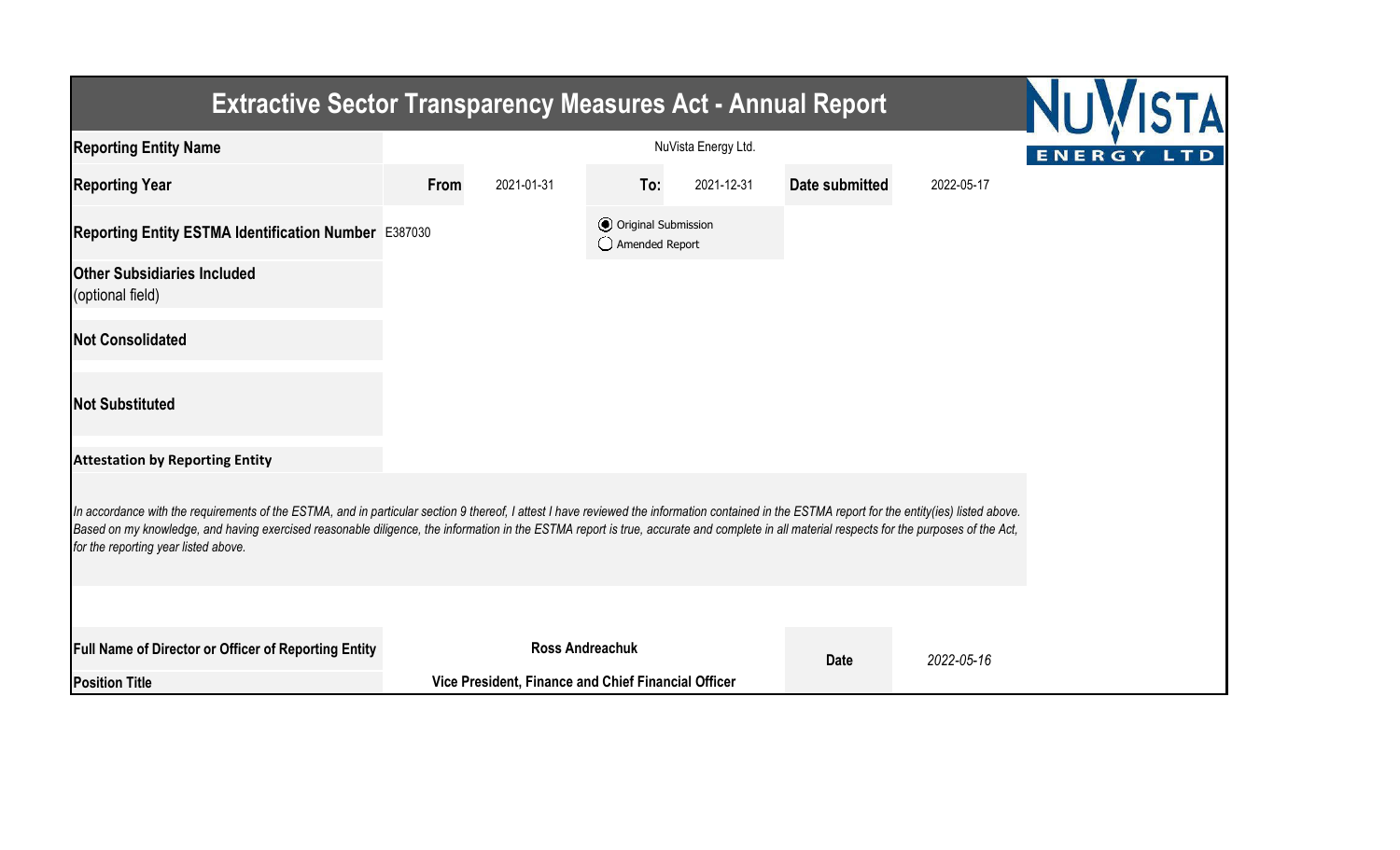| <b>Extractive Sector Transparency Measures Act - Annual Report</b>                     |                                                                 |                                                                                 |              |                  |           |                                |                |                  |                                               |                               |                                                                                                                                                                             |  |  |
|----------------------------------------------------------------------------------------|-----------------------------------------------------------------|---------------------------------------------------------------------------------|--------------|------------------|-----------|--------------------------------|----------------|------------------|-----------------------------------------------|-------------------------------|-----------------------------------------------------------------------------------------------------------------------------------------------------------------------------|--|--|
| <b>Reporting Year</b><br><b>Reporting Entity Name</b><br><b>Reporting Entity ESTMA</b> | To:<br>From:<br>2021-01-31<br>2021-12-31<br>NuVista Energy Ltd. |                                                                                 |              |                  |           | Currency of the Report CAD     |                |                  |                                               |                               |                                                                                                                                                                             |  |  |
| <b>Identification Number</b><br><b>Subsidiary Reporting Entities</b><br>(if necessary) |                                                                 | E387030                                                                         |              |                  |           |                                |                |                  |                                               |                               |                                                                                                                                                                             |  |  |
| <b>Payments by Payee</b>                                                               |                                                                 |                                                                                 |              |                  |           |                                |                |                  |                                               |                               |                                                                                                                                                                             |  |  |
| Country                                                                                | Payee Name <sup>1</sup>                                         | Departments, Agency, etc<br>within Payee that Received<br>Payments <sup>2</sup> | <b>Taxes</b> | <b>Royalties</b> | Fees      | <b>Production Entitlements</b> | <b>Bonuses</b> | <b>Dividends</b> | Infrastructure<br><b>Improvement Payments</b> | Total Amount paid to<br>Payee | Notes <sup>34</sup>                                                                                                                                                         |  |  |
| Canada                                                                                 | County of Grande Prairie No. 1                                  |                                                                                 | 2,250,000    |                  | 100,000   |                                |                |                  |                                               | 2,350,000                     |                                                                                                                                                                             |  |  |
| Canada                                                                                 | Dene Tha' First Nation                                          |                                                                                 | 30,000       |                  | 20,000    |                                | 60,000         |                  |                                               | 110,000                       |                                                                                                                                                                             |  |  |
| Canada                                                                                 | Government of Alberta                                           |                                                                                 | 220,000      | 38,340,000       | 3,300,000 |                                | 50,000         |                  |                                               |                               | Royalties paid in-kind total \$450,000<br>and are valued at the fair market<br>41,910,000 value of the volumes taken in-kind<br>based on NuVista's realized sales<br>price. |  |  |
| Canada                                                                                 | Government of Canada                                            |                                                                                 | $\sim$       |                  | 230,000   |                                |                |                  |                                               | 230,000                       |                                                                                                                                                                             |  |  |
| Canada                                                                                 | Municipal District of Greenview No. 16                          |                                                                                 | 2,020,000    |                  |           |                                |                |                  |                                               | 2,020,000                     |                                                                                                                                                                             |  |  |
| <b>Additional Notes:</b>                                                               | All payments were made in Canadian dollars.                     |                                                                                 |              |                  |           |                                |                |                  |                                               |                               |                                                                                                                                                                             |  |  |